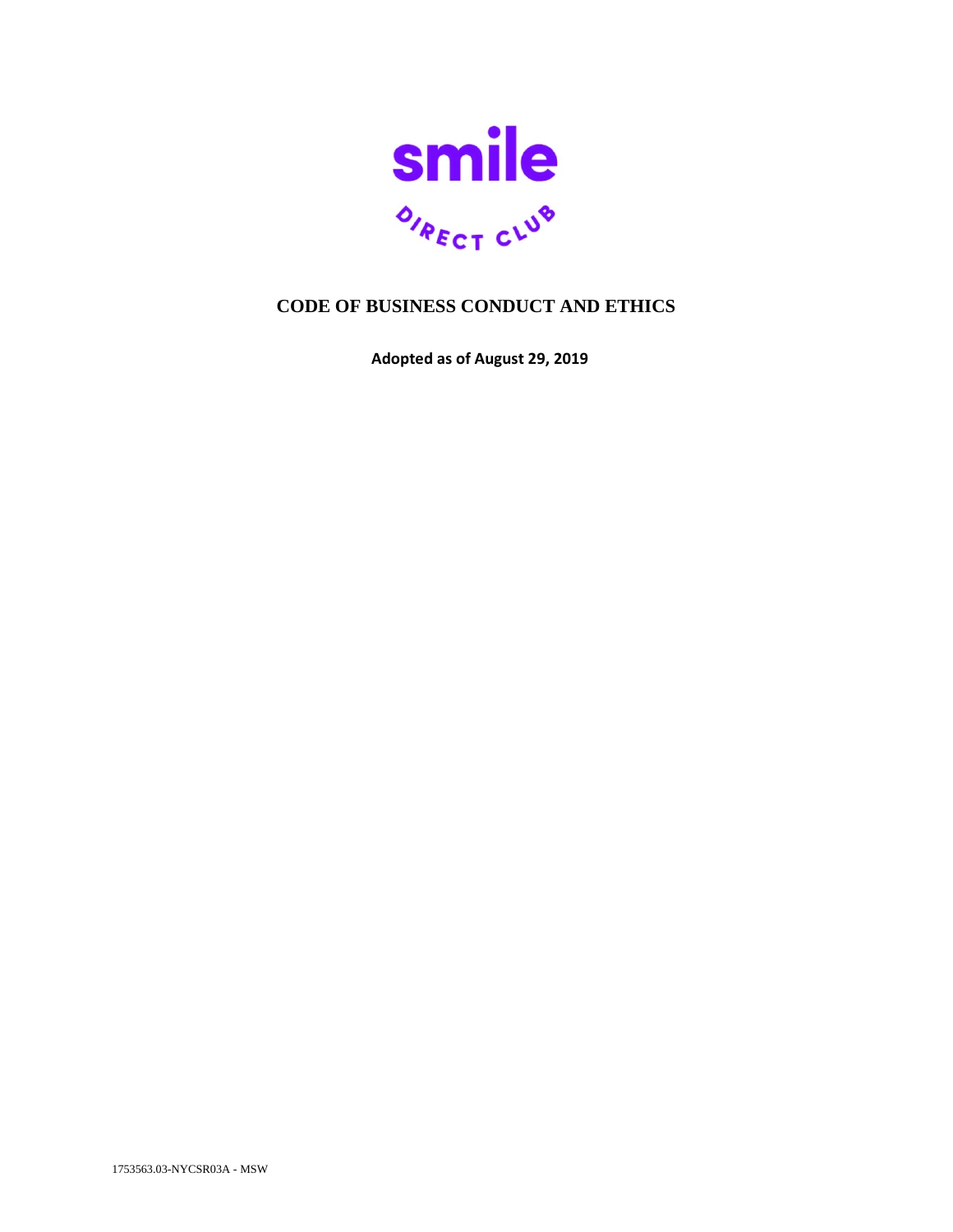#### Dear Colleagues,

The good name and reputation of SmileDirectClub and its operating subsidiaries (collectively, the "Company") are a result of the dedication and hard work of all of us. Together, we are responsible for preserving and enhancing this reputation, a task that is fundamental to our continued success. Our goal is not just to comply with the laws and regulations that apply to our business; we also strive to abide by the highest standards of business conduct.

We set forth in the succeeding pages the Company's Code of Business Conduct and Ethics (the "Code"), which has been approved by the Board of Directors of SmileDirectClub. The purpose of the Code is to reinforce and enhance the Company's commitment to an ethical way of doing business. The contents of the Code are not new, however. The policies set forth here are part of the Company's tradition of ethical business standards.

All team members , officers and directors of the Company are expected to comply with the policies set forth in the Code. Please read the Code carefully and make sure that you understand it, the consequences of non-compliance, and the Code's importance to the success of the Company. If you have any questions, speak to your team leader, the Company's General Counsel or any of the other resources identified in this Code. The Code cannot and is not intended to cover every applicable law or provide answers to all questions that might arise; for that we must ultimately rely on each person's good sense of what is right, including a sense of when it is proper to seek guidance from others on the appropriate course of conduct. When in doubt about the advisability or propriety of a particular practice or matter, we believe it is always a good idea to seek such guidance.

We at the Company are committed to our seven truths and putting the customer experience front and center of everything that we do. Adherence to the policies set forth in the Code will help us achieve that goal.

David Katzman Chief Executive Officer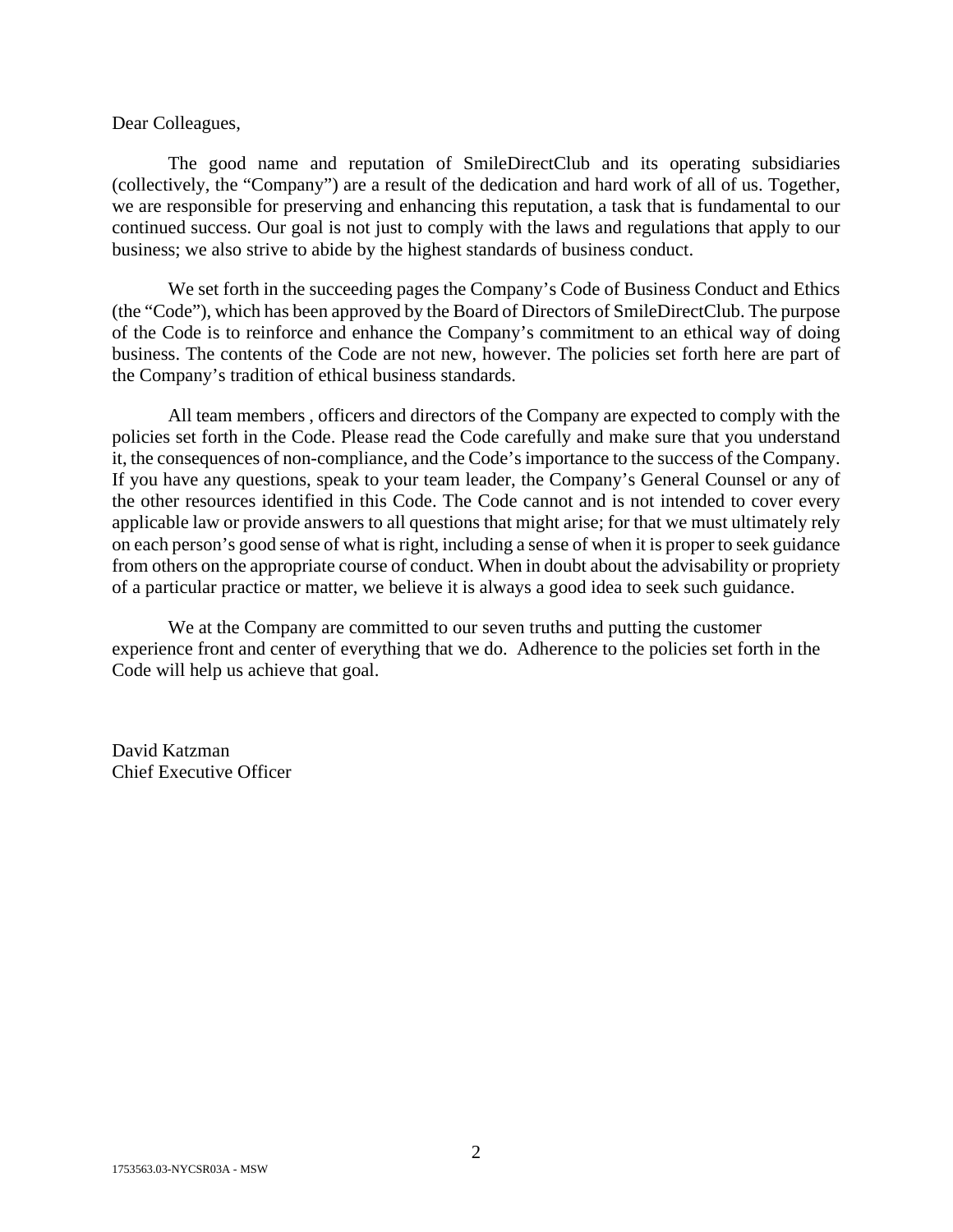## **I. INTRODUCTION**

SmileDirectClub, Inc. (the "Company") is committed to conducting its business in compliance with the law and the highest ethical standards and to promoting ethical and honest behavior within the Company and its subsidiaries and affiliates. As part of this commitment, the Company requires compliance with this Code of Conduct (the "Code") by all directors, officers and other employees of the Company and its subsidiaries. The Code is in addition to the Company's other corporate policies and procedures. Any individual violating the Code will be subject to disciplinary measures, up to and including termination of employment.

The Chief People & Organization Officer, together with the Board and any applicable committee thereof, is responsible for overseeing compliance with all applicable laws, regulations, governmental policies, the Code, and all other relevant Company policies and procedures. In this role, the Chief People & Organization Officer reports directly to the Chief Executive Officer, the Board of Directors and the Audit Committee. The Company is committed to establishing an environment that encourages and allows employees to seek and receive prompt guidance as to questionable conduct so that they do not engage in conduct that is unlawful, unethical, or creates a real or perceived conflict with their duties to the Company.

## **II. COMPLIANCE WITH LAWS, RULES AND REGULATIONS**

Each individual covered by the Code, in connection with his or her activities related to or on behalf of the Company, is required to comply with applicable laws, rules, standards and regulations of federal, state and local governments, and other appropriate public or private regulatory, listing and standard-setting agencies.

#### **Employment Laws and Practices**

Federal and state laws provide employees with a variety of protections and rights. The Company is dedicated to the goal of providing equal employment opportunities for all team members and applicants for employment. All team members are required to refrain from any act which is designed to cause, or does cause, unlawful employment discrimination in any aspect of a person's employment.

## **Antitrust Laws**

Antitrust laws are designed to ensure a fair and competitive free market system where no single company has a monopoly on providing a service or a product. We seek to maintain and grow our businesses through superior products and services—not through improper or anticompetitive practices. Some of the most serious antitrust offenses occur between competitors, such as agreements to fix prices or to divide customers, territories or markets. Therefore, it is very important for you to not engage in any form of agreement or understanding with competitors to fix prices, rig bids, allocate customers or restrict the supply of products or services. Antitrust laws are complex and may vary among different countries and states. If you are unsure of appropriate practices, consult with the Chief People & Organization Officer for additional information and guidance.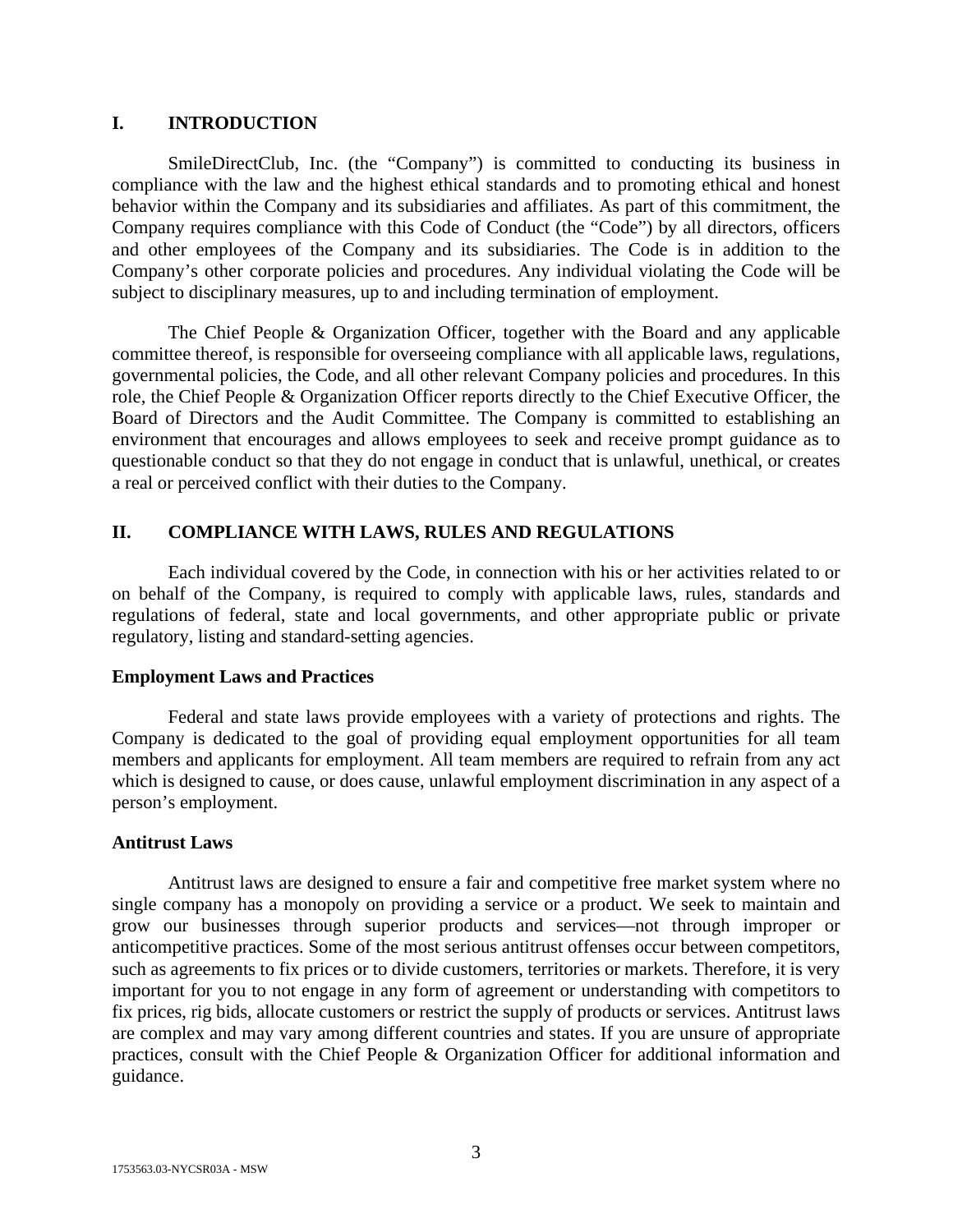## **Competition and Fair Dealing**

The Company is committed not only to free competition, but to competition that is fair and ethical. This applies particularly to competitive intelligence gathering and to statements about our products and services and those of our competitors. The Company prohibits using illegal or unethical means to obtain confidential information from its business partners or competitors. We also prohibit improperly taking advantage of anyone through manipulation, concealment, abuse or privileged information, misrepresentation of material facts or any other unfair practice.

In addition, the Company expects all employees to honor any disclosure or use restrictions on information obtained from former employers or other third parties. If you are unsure whether prior employer information would be considered confidential or subject to use restrictions, you should not use or share information until you have consulted with the Chief People & Organization Officer.

## **III. POLITICAL ACTIVITIES AND CONTRIBUTIONS**

You must comply with all campaign finance and ethics laws. Generally, federal law prohibits the use of company funds, assets, services, or facilities on behalf of a political party or candidate in an election for a federal office. The Company's ability to contribute to state and local political campaigns or ballot initiatives is regulated by state laws. Only the Chief People & Organization Officer is authorized to use corporate funds for political purposes.

If you are aware of any conduct which violates the Company's policy, you must immediately notify the Chief People & Organization Officer and refrain from participation in such questionable conduct until you are advised that it is allowable. The Company's policy is not intended to discourage or prohibit team members from: voluntarily making personal political contributions; participating in the political process on their own time and at their own expense; expressing their personal views on legislative or political matters; or otherwise engaging in political activities.

## **IV. CONFLICTS OF INTEREST**

Each director, officer and team member should engage in honest and ethical conduct, including avoiding any actual or apparent conflict of interest between his or her personal affairs and relationships and his or her professional responsibilities to the Company. This means avoiding any activity that interferes, may interfere, or may appear to interfere with the ability of a director, officer or team member to act in accordance with the Company's best interests such as pursuing any existing business or any opportunity for prospective business that could be considered by the Company. Team members and officers may not hold outside employment that interferes with their job performance at the Company.

## **Duty to Disclose Conflicts of Interest**

All directors, officers and team members are obligated to review their personal and employment situations and should promptly report to the Chief People & Organization Officer any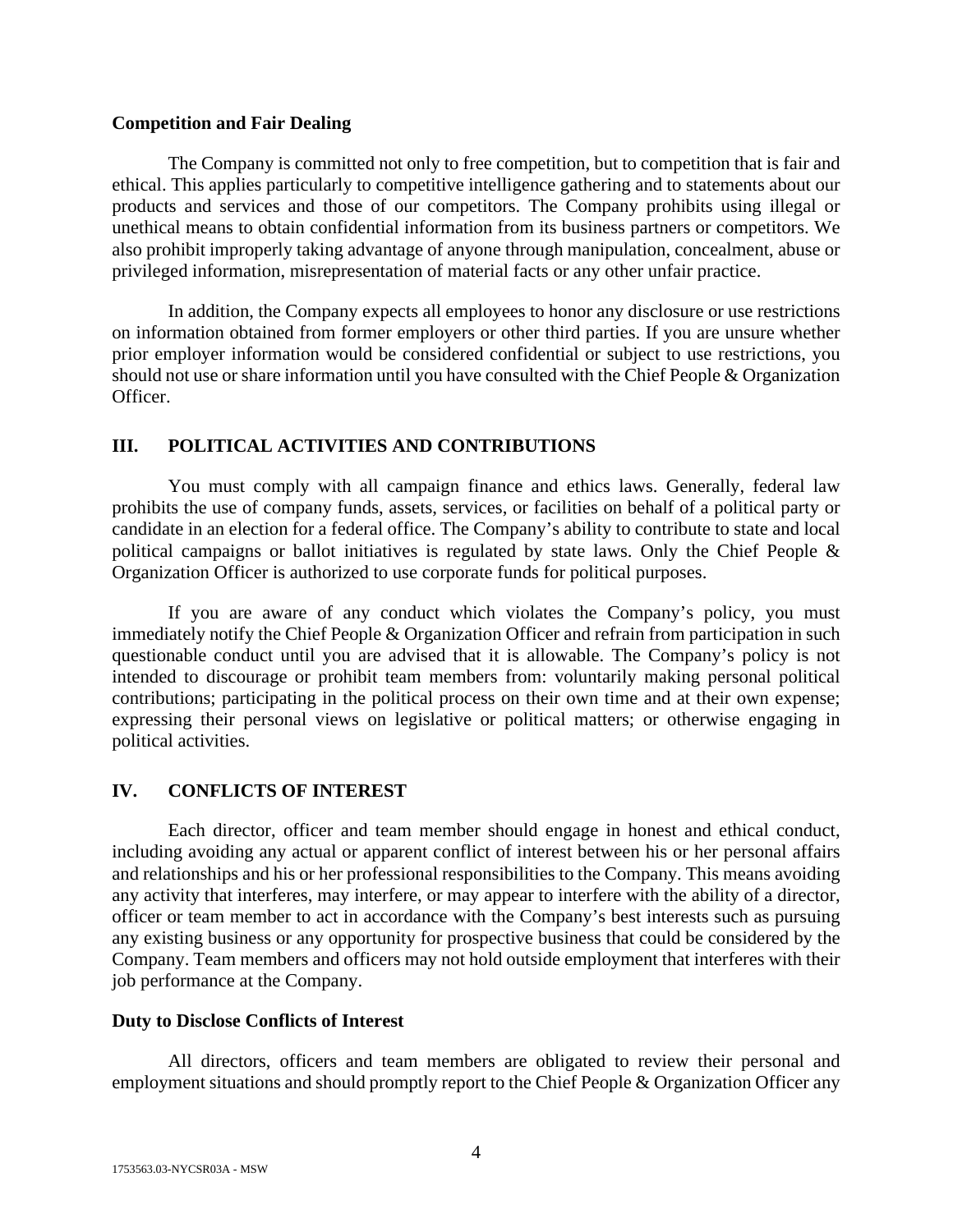material transaction or relationship that could be expected to give rise to an actual or apparent conflict of interest.

## **Corporate Opportunities**

If you become aware of a business or financial opportunity as part of your work with the Company, you are not permitted to use any such information or take that opportunity for your own personal gain. You should not use Company property, information or position for personal gain and should not compete with the Company or any of its affiliates directly or indirectly in accordance with the terms and conditions of your Employee Proprietary Information, Inventions Assignment and Non-Compete Agreement ("Confidentiality Agreement") with the Company.

## **V. BUSINESS COURTESIES**

When you make business decisions on behalf of the Company, we rely on you to be objective. Business courtesies such as meals, gifts, and entertainment should not compromise, or appear to compromise, your ability to make objective and fair business decisions. Gifts and entertainment may not be offered or exchanged under any circumstances to or with any employees of the U.S., state or local governments, or of any foreign governments.

Entertainment through special events (e. g, concerts, sporting events) must not be solicited or encouraged as a prerequisite for doing business with the Company. Such entertainment may, however, occasionally be accepted when appropriate (e.g., a meal) for business objectives and in compliance with the law. All such events should be discussed with your supervisor or the Chief People & Organization Officer.

Consult our Chief People & Organization Officer, Chief Compliance Officer or our General Counsel if you have any questions or concerns regarding the exchange of any gifts or other things of value.

## **VI. DISCLOSURES**

It is company policy to make full, fair, accurate, timely and understandable disclosure in compliance with all applicable laws and regulations in all reports and documents that the Company files with, or submits to, the U.S. Securities and Exchange Commission and in all other public communications made by the Company. All directors, officers and team members are required to comply with this policy and to abide by the Company's standards, policies and procedures designed to promote compliance with this policy.

#### **Proper Accounting and Financial Integrity**

The Company's financial accounting system was established to record and control all financial transactions of the Company. All Company records must be maintained accurately. All transactions must be executed only in accordance with management's general or specific authorization. The Company's books, records, and accounts must reflect, accurately and fairly, within the Company's normal system of accounting, all transactions of the Company including the acquisition and disposition of its assets.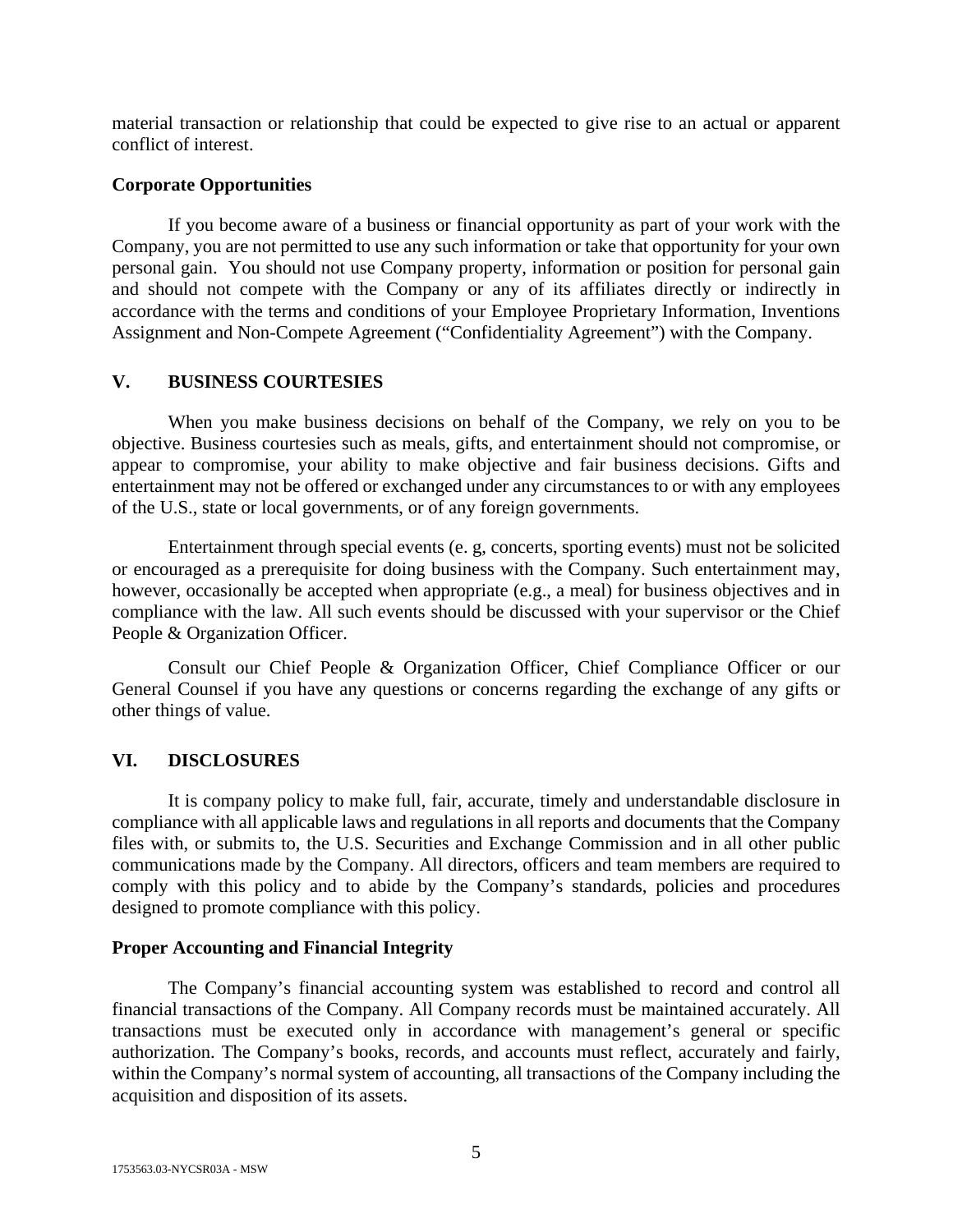No payment on behalf of the Company shall be approved or made with the intention, understanding, or awareness that any part of such payment is to be used for any purpose other than that described by the documents supporting the payments. All payments made by, or on behalf of, the Company must be supported by the appropriate documentation, properly describing their purposes.

All of the Company's assets and liabilities must be recorded in the regular books of the Company pursuant to generally accepted accounting procedures. Under no circumstances shall there be any unrecorded fund or asset of the Company, regardless of the purposes for which such fund or asset may have been intended, or any improper or inaccurate entry knowingly made on the books and records of the Company.

## **VII. KEEPING INFORMATION CONFIDENTIAL**

Confidential information and trade secrets may consist of any plan, procedure, names of customers, forecasts, or compilation of information not available to the general public. However, information ceases to be confidential once it has entered the public domain.

## **Disclosure of Confidential Information**

One of our most important assets is the information that we generate in the course of business, whether technical, business, financial or otherwise. In accordance with the terms and conditions of your Confidentiality Agreement with the Company, all information that you receive or obtain while you are employed with the Company, including, without limitation, information regarding the Company's business, employees, vendors, business partners or customers, is the property of the Company. This information, which we refer to collectively in the Code as "Company information," includes non-public information that might be of use to competitors, or harmful to our business partners or us if disclosed. Protecting Company information is very important to our continued growth and ability to compete. Such information should be disclosed only if properly authorized.

In accordance with the terms and conditions of your Confidentiality Agreement with the Company, you may not use Company information against the Company's interests and you may not retain, use or disclose Company information after you are no longer employed with the Company. You may not retain any Company information after your employment ends.

#### **Insider Trading**

All non-public information about the Company should be considered confidential information. Key functionaries and employees who have access to confidential information about the Company are not permitted to use or share that information for purposes of trading in the securities of the Company (or any other entity) or for any other purpose unrelated to the conduct of the Company's business. For example, using non-public information for personal financial benefit or to "tip" others who might make an investment decision on the basis of this information is not only unethical, but illegal. Refer to the Company's Insider Trading Policy or contact the General Counsel with any questions.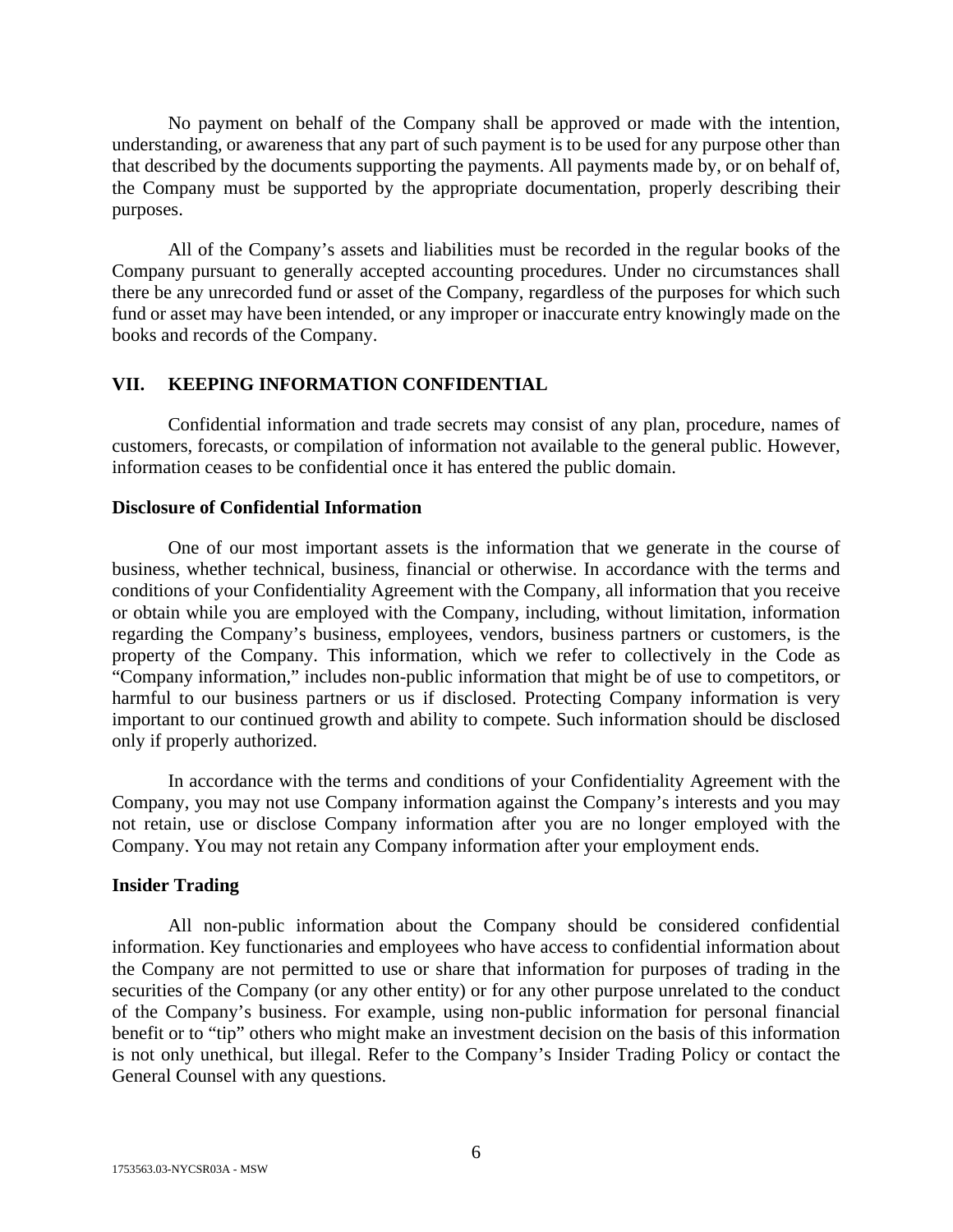#### **Social Networks**

We recognize that social media can be a powerful communication tool for sharing ideas and exchanging information. However, if not done properly, use of social media may expose the Company to additional risk. Never post information about or discuss any product, service, or other company business, unless approved by your team leader and an authorized member of the marketing team]. If you see anything posted on a social media site that may include misinformation or a customer complaint, please notify the social media and legal teams.

#### **VIII. REPORTING ILLEGAL OR UNETHICAL BEHAVIOR**

Information about known or suspected violations of any applicable laws, rules or regulations or Company policies, including the Code**,** other than concerns regarding Accounting Matters (as defined below), on the part of any director, officer, employee or other third party such as an independent agent, adjuster, appraiser, supplier, or vendor must be reported immediately to the Chief People & Organization Officer. If the Chief People & Organization Officer is the subject of such report, you may report the violation to the General Counsel or the Board or any applicable committee thereof. You should contact the Chief People & Organization Officer or the General Counsel for clarification or interpretation of any of the policies or provisions of the Code.

Team members are expected to demonstrate reasonable grounds for concern and encouraged to provide sufficient information to permit a thorough investigation of their concerns. Reports of a violation, or possible violation, may be made by telephone, email, in person or in writing. A sufficiently detailed description of the factual basis for the allegations should be given in order to allow for an appropriate investigation. Contact information for reporting violations, or possible violations, is:

> CONFIDENTIAL SmileDirectClub, Inc. 414 Union Street Nashville, Tennessee 37219 Attention: Chief People & Organization Officer or General Counsel

Reports of a violation, or possible violation, may also be made anonymously by calling or emailing our hotline at 800-680-7563 (toll-free) or [hotline@smiledirectclub.com,](mailto:hotline@smiledirectclub.com) each of which are managed by an independent third-party service provider and allows team members to report a complaint anonymously.

#### **Accounting Matters**

Any team member may submit a good faith complaint regarding accounting, internal accounting controls or auditing matters ("Accounting Matters"). The Audit Committee will oversee treatment of complaints and employee concerns in this area.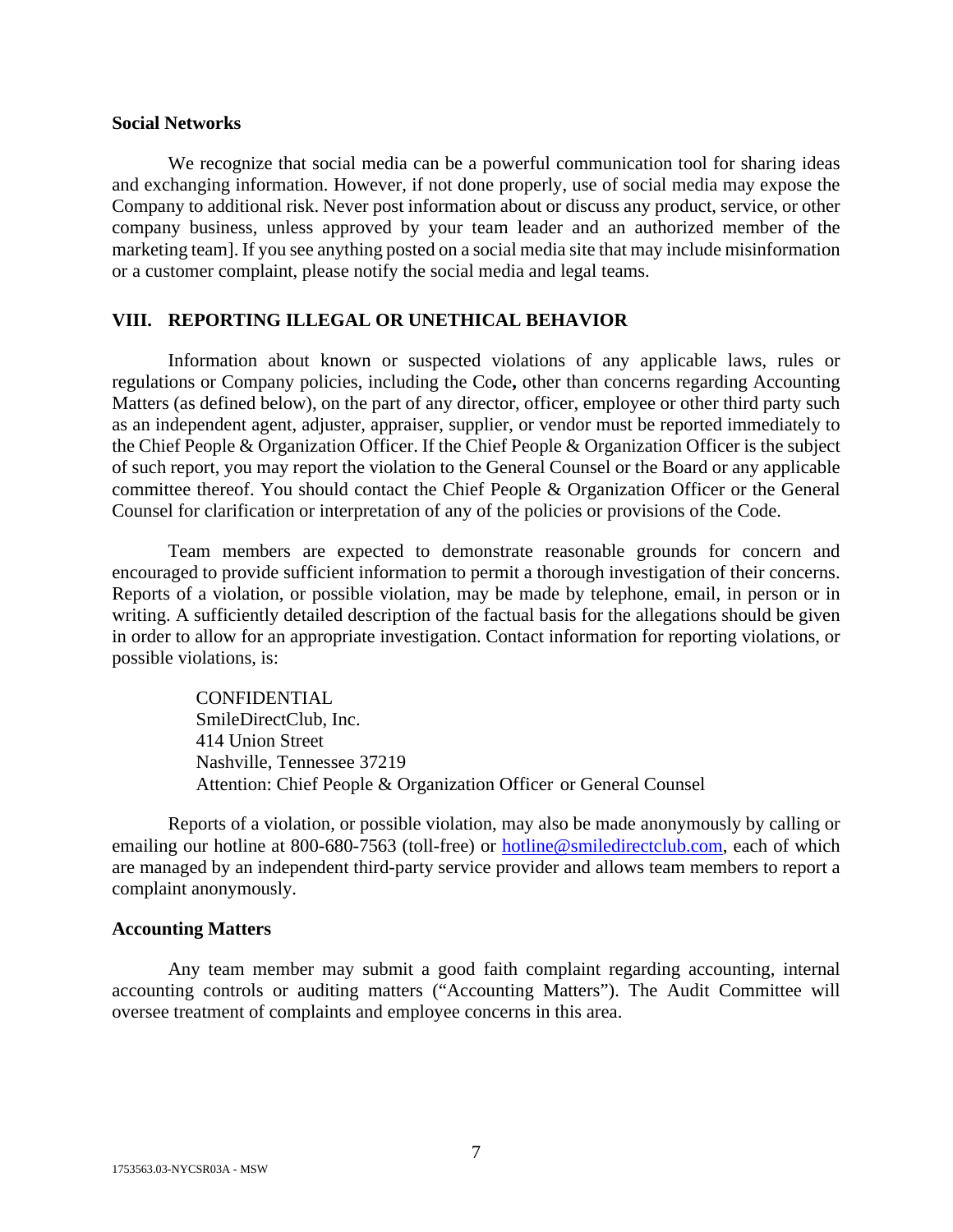#### **Anti-Retaliation**

The Company prohibits any form of intimidation, harassment, threats, discrimination or other retaliation or adverse employment consequence against any employee who reports a complaint in good faith. Any act of alleged retaliation should be reported immediately to the Chief People & Organization Officer or the Chair of the Audit Committee.

Any team member found to have knowingly made a false complaint with malicious intent or to have knowingly produced false information with respect to the complaint may be subject to disciplinary measures, up to and including termination of employment.

## **Investigations**

All directors, officers and team members are required to cooperate with the Chief People & Organization Officer or his or her designees regarding any investigation into a potential violation of any applicable laws, rules or regulations or Company policies, including the Code. Based on the characteristics of the possible violation, other representatives involved in the investigation may include the Company's internal audit function or an independent third party. Following the investigation, if necessary, the investigation team may recommend corrective actions to the appropriate managers for implementation.

The identity of the individual reporting possible violations will be kept confidential, to the fullest extent practicable, consistent with enforcing the Code and in accordance with the Company's legal rights and obligations under applicable law. At that time, the information will only be released on a need-to-know basis, consistent with applicable law. Requests for information by law enforcement officials should be immediately referred to the Chief People & Organization Officer.

## **IX. WAIVERS AND REVISIONS**

Waivers of or exceptions to the Code will be granted only in rare circumstances. Any waiver of the Code for a director or officer, or any amendment of the Code, may only be made by the Company's Board of Directors or the appropriate committee of the Board and will be promptly disclosed in accordance with applicable laws, rules and regulations. All related person transactions must be approved by Audit Committee in accordance with any Company policy regarding related party transactions. Waivers for all other team members will be considered by the Chief Executive Officer, together with the General Counsel or Chief People & Organization Officer.

## **X. CERTIFICATION OF THE CODE**

Due to the importance of adhering to these principles of business conduct and ethics, the Company requires directors, officers and team members to submit a certification confirming that they have received the Code, read it, understood it, agree to comply with it and abide the standards and procedures contained therein. Abiding by the standards and procedures outlined in the Code and the Company's other policies is a condition of continued employment with the Company and continued service as a director. Any questions as to the issues or interpretation of policies covered in the Code should be directed to the Chief People & Organization Officer.